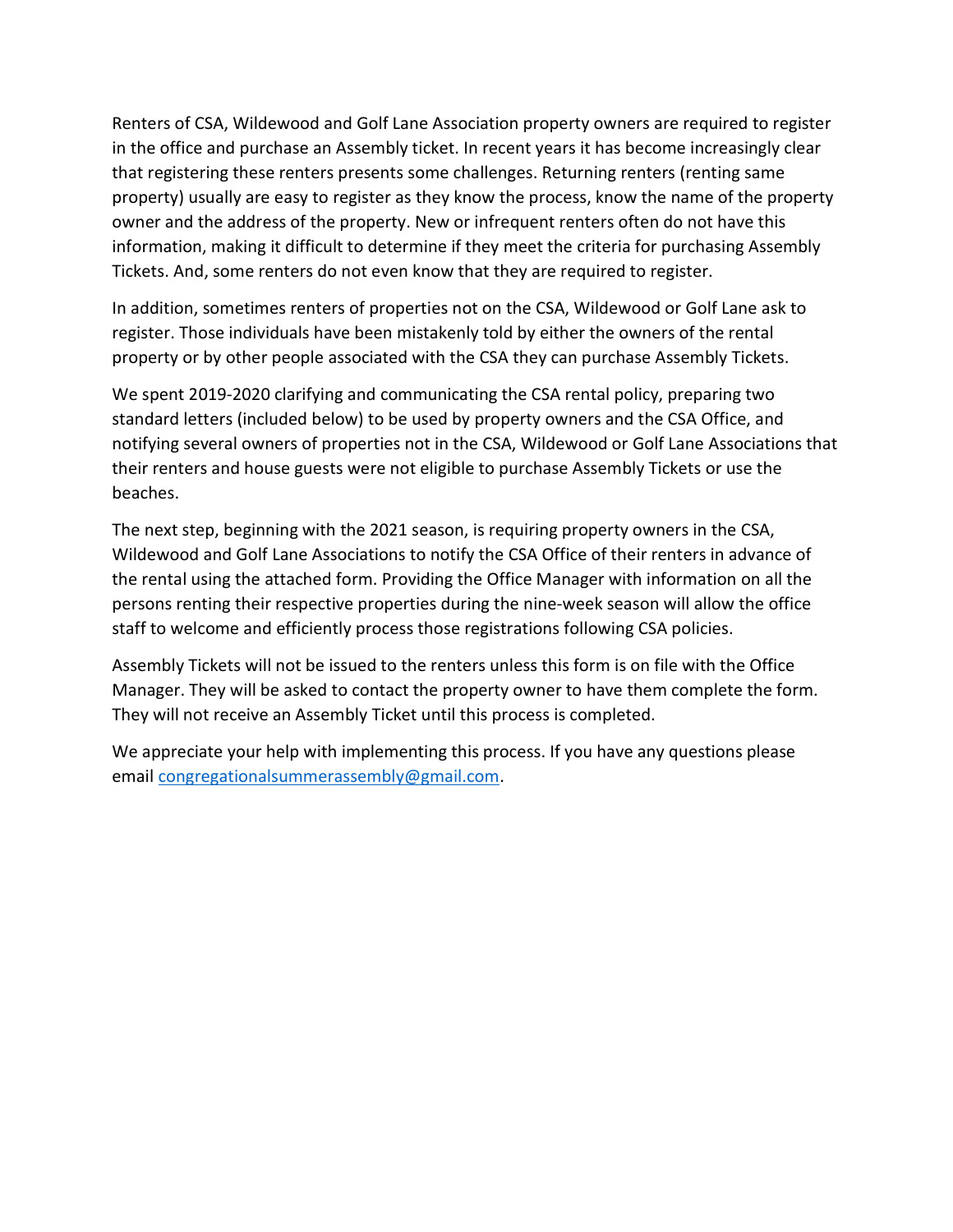## Owner's Renter Assembly Ticket Form

During the nine-week summer season, owners on the CSA grounds, Wildewood and Golf Lane Associations who rent out their cottages are required to fill out this form in order for their renters to obtain the required Assembly Tickets. CSA Office Staff needs the information provided in the form so they can welcome and register renters efficiently.

Assembly Tickets will not be issued to the renters unless this form is on file with the Office Manager. Please complete the form and mail it to Elaine Walton, Office Manager, CSA, 2128 Pilgrim Hwy, Frankfort, MI 49635 or email it to elwaltoncsa@gmail.com.

| Names of all individuals in the Renter's group (optional, please provide birthdate for all children under<br>age 18): |
|-----------------------------------------------------------------------------------------------------------------------|
| 1.                                                                                                                    |
| 2.                                                                                                                    |
| 3.                                                                                                                    |
| 4.                                                                                                                    |
| 5.                                                                                                                    |
| 6.                                                                                                                    |
|                                                                                                                       |
|                                                                                                                       |
|                                                                                                                       |

The birthdates for children help us to maintain appropriate services and staffing for both adult and children's programs each season.

The information will not be shared or used outside of the CSA.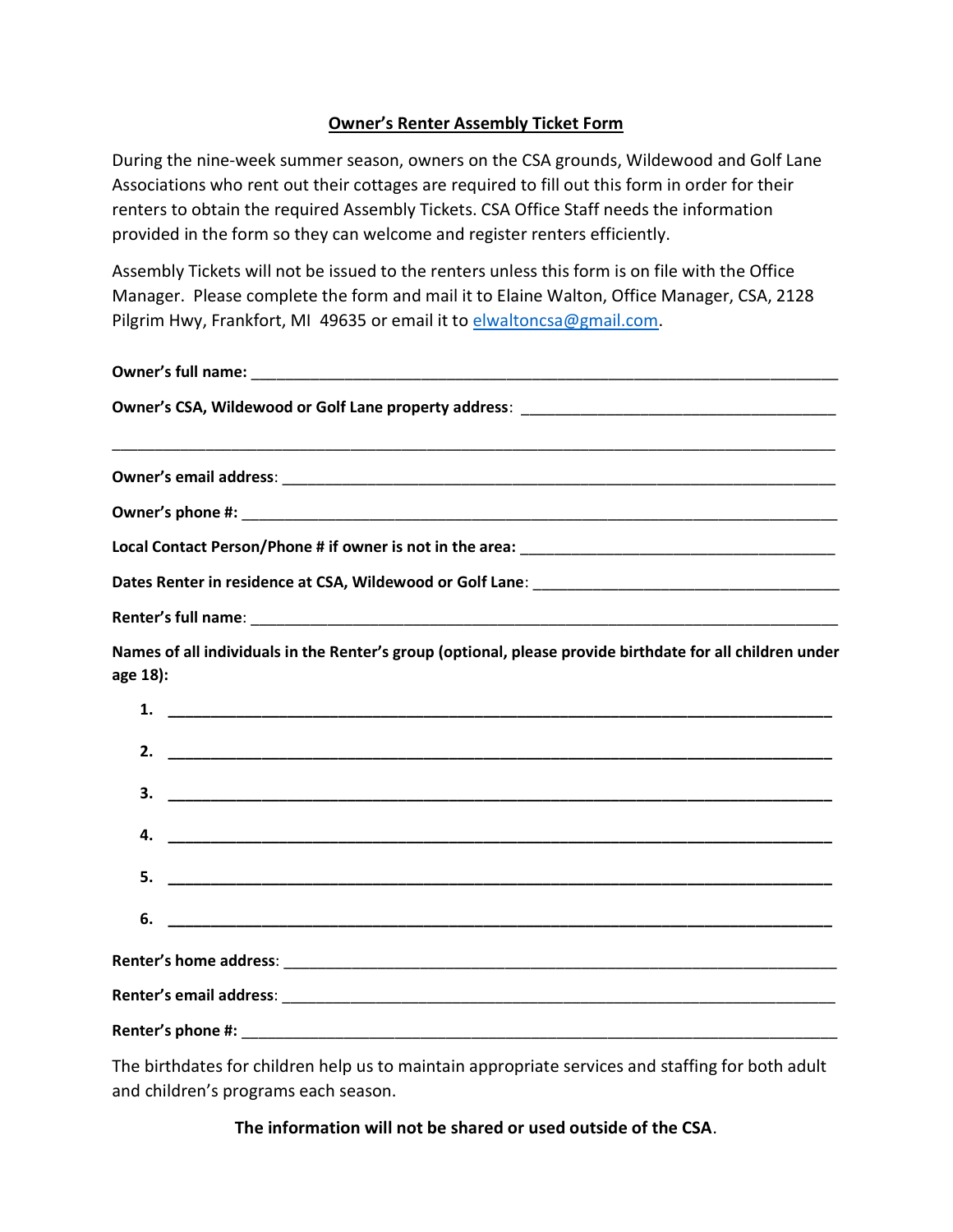TO: CSA, Wildewood and Golf Lane Association Property Owners who rent out their cottages during the summer season

FROM: CSA Board of Trustees

DATE: 11/24/2020

If you rent out your cottage in the CSA, Wildewood or Golf Lane during the season from June 21 to August 20, 2021 your renters are required to purchase an Assembly Ticket allowing use of the CSA facilities and participation in CSA programs.

Please note the following:

- You are responsible for telling your renters to register in the Assembly Building for the week(s) they are in residence. Tickets are sold per person, by the week. One auto sticker per car on the grounds must be purchased. Please see the CSA's website for a list of current fees at this link https://summerassembly.org/csa-office-membership/fees.
- Please note that individuals who purchase 10 years of Assembly Tickets are eligible to become an Associate Member of the CSA.
- As stated in the CSA's USE OF PROPERTY REGULATIONS all rentals must be for a minimum of one week (no weekend rentals are permitted).
- If the renter does not pay the fees, you are responsible for their registration and payment to the CSA.
- If you are not in the area when your cottage is rented, please appoint a local contact person for the renter so any issues can be handled in a timely manner.
- Please complete and distribute the attached "Letter to Renters" which informs your renters of relevant CSA policies.

Thank you for helping ensure funding and stewardship for the future of the CSA.